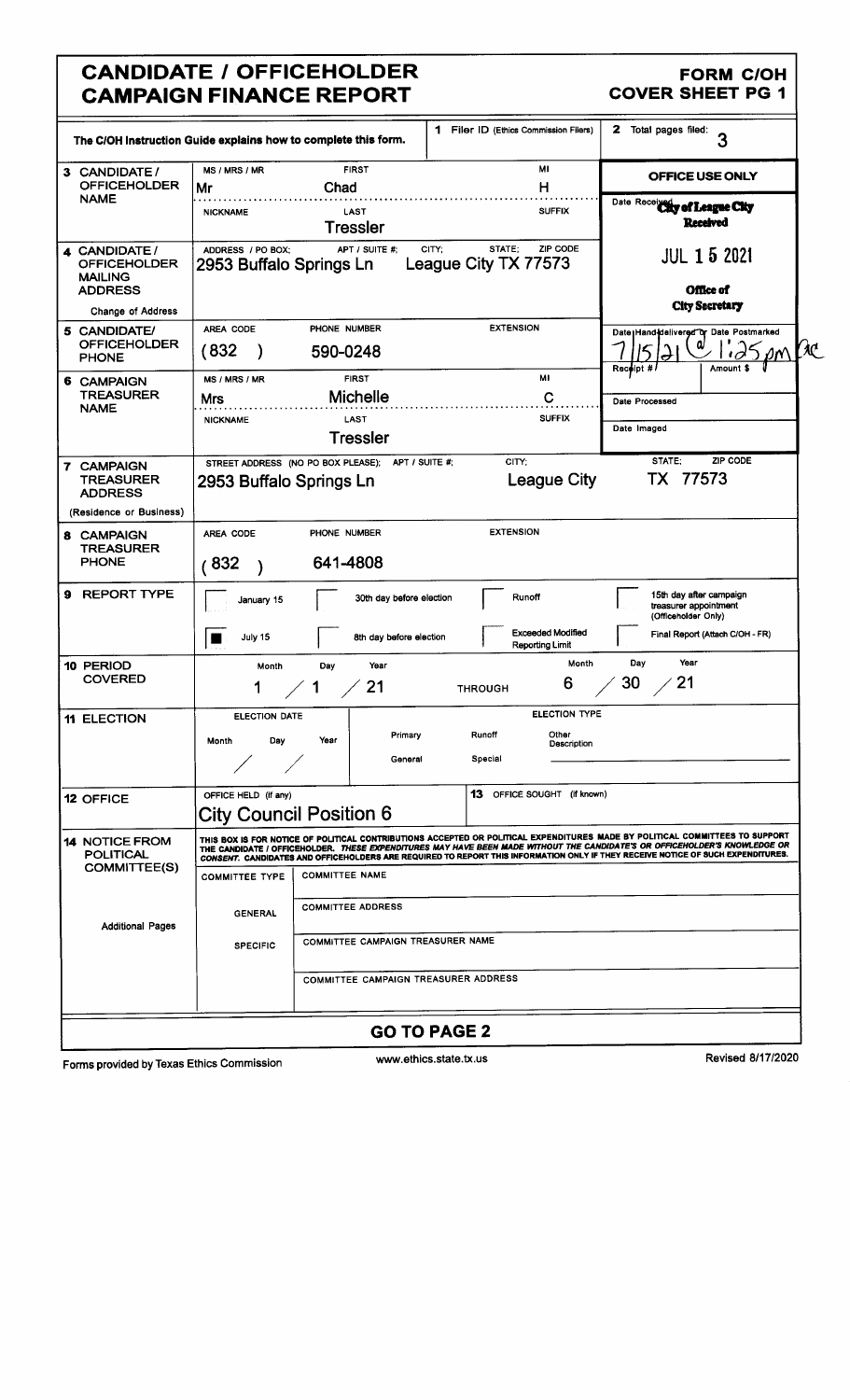## CANDIDATE / OFFICEHOLDER FORM COH **CAMPAIGN FINANCE REPORT**

| My address is <b>with the set of the set of the set of the set of the set of the set of the set of the set of the set of the set of the set of the set of the set of the set of the set of the set of the set of the set of the </b> | (street)<br>Executed in ______________________County, State of ______________, on the _______ day of __________                                                   | (city)                                                      | (state) (zip code)<br>$-$ , 20 $\frac{1}{(year)}$<br>Signature of Candidate/Officeholder (Declarant) | (country)                           |  |  |
|--------------------------------------------------------------------------------------------------------------------------------------------------------------------------------------------------------------------------------------|-------------------------------------------------------------------------------------------------------------------------------------------------------------------|-------------------------------------------------------------|------------------------------------------------------------------------------------------------------|-------------------------------------|--|--|
|                                                                                                                                                                                                                                      |                                                                                                                                                                   |                                                             |                                                                                                      |                                     |  |  |
|                                                                                                                                                                                                                                      |                                                                                                                                                                   |                                                             |                                                                                                      |                                     |  |  |
|                                                                                                                                                                                                                                      |                                                                                                                                                                   |                                                             |                                                                                                      |                                     |  |  |
|                                                                                                                                                                                                                                      |                                                                                                                                                                   |                                                             |                                                                                                      |                                     |  |  |
|                                                                                                                                                                                                                                      |                                                                                                                                                                   |                                                             |                                                                                                      |                                     |  |  |
|                                                                                                                                                                                                                                      |                                                                                                                                                                   |                                                             |                                                                                                      |                                     |  |  |
| (2) Unsworn Declaration                                                                                                                                                                                                              |                                                                                                                                                                   |                                                             |                                                                                                      |                                     |  |  |
| Signature of officer administering oath                                                                                                                                                                                              |                                                                                                                                                                   | OR                                                          |                                                                                                      |                                     |  |  |
|                                                                                                                                                                                                                                      |                                                                                                                                                                   | JIANA M.STAPP<br>Printed name of officer administering oath |                                                                                                      | Title of officer administering oath |  |  |
| $20\frac{1}{2}$                                                                                                                                                                                                                      | to certify which, witness my hand and seal of office.                                                                                                             |                                                             |                                                                                                      |                                     |  |  |
| Sworn to and subscribed before me by                                                                                                                                                                                                 | Chad tressler                                                                                                                                                     | this the $15-46$                                            | $\frac{1}{2}$ day of $\frac{1}{2}$                                                                   |                                     |  |  |
| NOTARY STAMP / SEAL                                                                                                                                                                                                                  |                                                                                                                                                                   |                                                             |                                                                                                      |                                     |  |  |
|                                                                                                                                                                                                                                      | September 29, 2023                                                                                                                                                |                                                             |                                                                                                      |                                     |  |  |
| Notary ID #6152012<br>(1) Affidavit<br><b>My Commission Expires</b>                                                                                                                                                                  |                                                                                                                                                                   |                                                             |                                                                                                      |                                     |  |  |
|                                                                                                                                                                                                                                      | DIANA M STAPP                                                                                                                                                     |                                                             |                                                                                                      |                                     |  |  |
|                                                                                                                                                                                                                                      |                                                                                                                                                                   |                                                             |                                                                                                      |                                     |  |  |
|                                                                                                                                                                                                                                      |                                                                                                                                                                   | Please complete either option below:                        |                                                                                                      |                                     |  |  |
|                                                                                                                                                                                                                                      |                                                                                                                                                                   |                                                             |                                                                                                      |                                     |  |  |
|                                                                                                                                                                                                                                      |                                                                                                                                                                   |                                                             | Signature of Candidate or Officeholder                                                               |                                     |  |  |
|                                                                                                                                                                                                                                      |                                                                                                                                                                   |                                                             |                                                                                                      |                                     |  |  |
|                                                                                                                                                                                                                                      | required to be reported by me under Title 15, Election Code.                                                                                                      |                                                             |                                                                                                      |                                     |  |  |
| <b>18 SIGNATURE</b>                                                                                                                                                                                                                  | I swear, or affirm, under penalty of perjury, that the accompanying report is true and correct and includes all information                                       |                                                             |                                                                                                      |                                     |  |  |
| <b>OUTSTANDING</b><br><b>LOAN TOTALS</b>                                                                                                                                                                                             | 6.<br>LAST DAY OF THE REPORTING PERIOD                                                                                                                            | TOTAL PRINCIPAL AMOUNT OF ALL OUTSTANDING LOANS AS OF THE   | \$                                                                                                   | 0.00                                |  |  |
| <b>BALANCE</b>                                                                                                                                                                                                                       | 5.<br>OF REPORTING PERIOD                                                                                                                                         | TOTAL POLITICAL CONTRIBUTIONS MAINTAINED AS OF THE LAST DAY | \$                                                                                                   | 0.00                                |  |  |
| <b>CONTRIBUTION</b>                                                                                                                                                                                                                  | TOTAL POLITICAL EXPENDITURES<br>4.                                                                                                                                |                                                             | \$                                                                                                   | 0.00                                |  |  |
|                                                                                                                                                                                                                                      |                                                                                                                                                                   |                                                             |                                                                                                      |                                     |  |  |
| <b>EXPENDITURE</b><br><b>TOTALS</b>                                                                                                                                                                                                  | TOTAL UNITEMIZED POLITICAL EXPENDITURE.<br>3.                                                                                                                     |                                                             | \$                                                                                                   | 0.00                                |  |  |
|                                                                                                                                                                                                                                      | TOTAL POLITICAL CONTRIBUTIONS<br>2.                                                                                                                               | (OTHER THAN PLEDGES, LOANS, OR GUARANTEES OF LOANS)         | \$                                                                                                   | 0.00                                |  |  |
| <b>17 CONTRIBUTION</b><br><b>TOTALS</b>                                                                                                                                                                                              | $\mathbf{1}$ .<br>TOTAL UNITEMIZED POLITICAL CONTRIBUTIONS (OTHER THAN<br>PLEDGES, LOANS, OR GUARANTEES OF LOANS, OR<br><b>CONTRIBUTIONS MADE ELECTRONICALLY)</b> |                                                             | \$                                                                                                   | 0.00                                |  |  |
| <b>Chad H Tressler</b>                                                                                                                                                                                                               |                                                                                                                                                                   |                                                             |                                                                                                      |                                     |  |  |
| 15 C/OH NAME                                                                                                                                                                                                                         |                                                                                                                                                                   |                                                             | <b>16 Filer ID (Ethics Commission Filers)</b>                                                        |                                     |  |  |